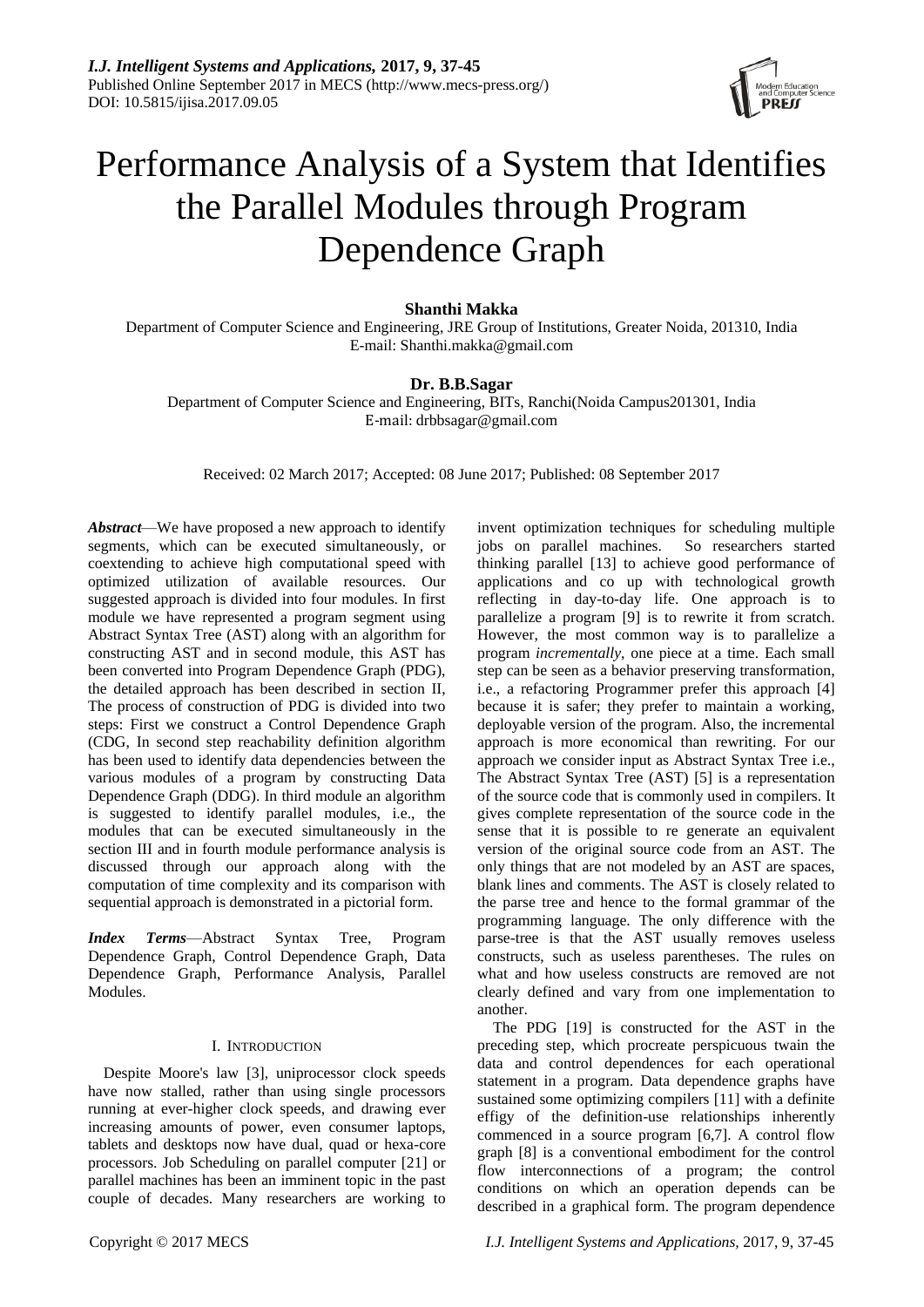graph extraordinarily denotes both the essential data relationships, as present in the data dependence graph, and the important control relationships, without the unwanted sequencing present in the control flow graph. These essential dependences determine the necessary sequencing between operations, producing potential parallelism. Approachability of statements in a program can be determined by using reachability definition algorithm and also demonstrated through an example and Finally a new approach where even topological sort is used to find nearest predecessor which has been demonstrated algorithmically as well as with example and its computational time is also calculated and graphically depicted.

# II. CONSTRUCTION OF PDG

The primary dominion of graph transformations [14] in inured is that they effete a mannered and mathematical model that capitulate for divergent cursory fortuitous upon abilities, umbrella of the aptitude prone to a given transfiguration is remedy. Flow analysis is a technique of analysis of data and control flows of a source program. object-oriented programming languages [1], preconditions [15] can be established by the data flow in source program i.e., the extracted method is acknowledged with at most one result and the control flow in a program conciliate whether the method can be extracted at all or not i.e., it has to verify that there must be a unique entry and unique exit precondition scrap. Program Dependence Graph (PDG) is a figurative illustration [2] of a program moiety, which has a docility of representing both control and data dependences between different segments of program. Control dependences mediates next instruction to be executed and data dependences pageant the value ascribe to variable  $a'$  in statement  $'X'$  is recycled in other sections in a program. The construction of PDG consists of two steps, initially construct Control Dependence Graph (CDG) for an Abstract Syntax Tree (representation of a program segment) and secondly incorporate data dependencies to CDG using reachability algorithm.

# *A. Abstract Syntax Tree (AST)*

An AST is a non-linear data structure, hierarchical representation of the **abstract syntactic** anatomy [5] of source code drafted in a programming language. Each node of the **tree** signifies a construct occurring in the source code or every individual statement represented as a node and it is widely targeted in syntax analyzer phase of a compiler. In other words it is basically represents the structure of code. Abstract syntax trees are [data](https://en.wikipedia.org/wiki/Data_structures)  [structures](https://en.wikipedia.org/wiki/Data_structures) extensively employed in [compiler design,](https://en.wikipedia.org/wiki/Compilers) due to property of personify the representation of program code. The generation of AST is an output of syntax analyzer, which is a second phase of compilation. It recurrently oblige as an intermediate representation of the program through multiple phases that the compiler expects, and has a great role in the determination of targeted production of the compiler.

It provides abstract view of a given source code and first node (root) is main\_node, it has eight Children to represent S1 to S6 statements, Predicate P1 and statement S10. The while loop has three children one for condition inside while, second for if\_else and one for S9. The conditional construct if else has further has three links one for it's own condition, one for if clause and one for else\_clause. The construction of AST is shown here for the given below segment.



# *B. Construction of CDG*

CDG is Control Dependence Graph, which reflects control dependences between different segments of a program. If a statement 'A' has control dependence on statement 'B', then 'B' has to be executed priory as compared to 'A'. In this section, we have demonstrated our approach with an algorithm and as well as with an example. The CDG construction takes Abstract Syntax Tree (AST) as an input and Produces Control Dependence Graph (CDG) as an output. To maintain simplicity in explanation, we consider structured control statements i.e., while and if else, simple assignment statements, unconditional transfer of control statements

Copyright © 2017 MECS *I.J. Intelligent Systems and Applications,* 2017, 9, 37-45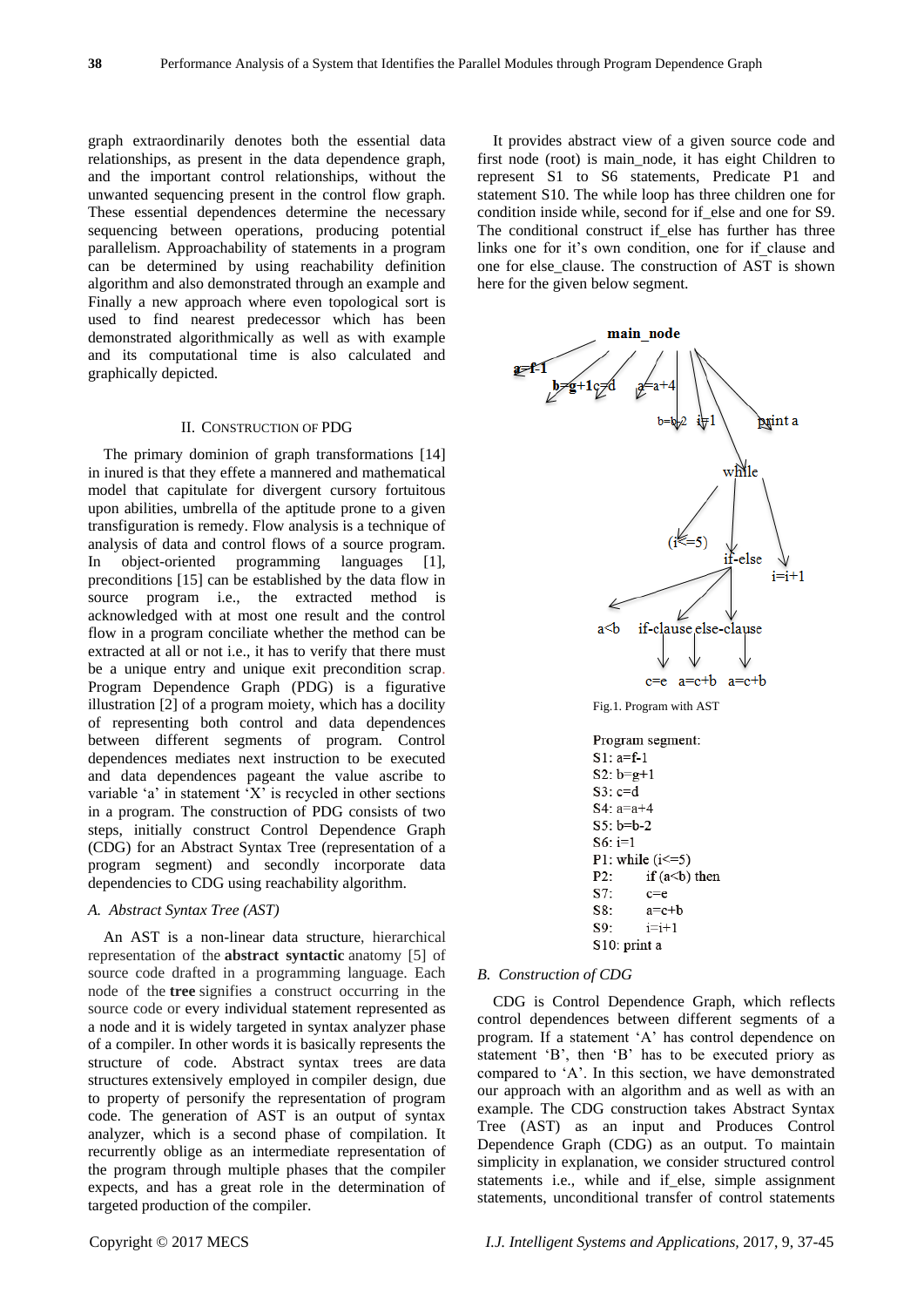i.e., goto statements and so on. To implement our approach we used data structure Stack and it's operations PUSH and POP to insert and delete an element from the stack to maintain nesting and control dependences between the modules of a program. To have access on each and every statements of AST, preorder traversal (root, left, right) is done. Algorithm begins with construction of entry node, which denotes entire process is created and placed in STACK, subsequently nodes are added to the STACK, the children of the nodes are at the top of the STACK. Once innermost statements on the top of the STACK get evaluated, then next level of the statement will be evaluated. For example if\_else statement in placed inside the while loop, node will be added as active or live for if\_else, once it is evaluated then control moves to the while statement.

Whenever there is a conditional constructs in program, one region node is created with the name Ri, it has further child link to predicate node (Pi), which in turn denotes the conditional statement. As Pi is a conditional statement, it has two children links one for true and other for false, again two region (body) nodes will be created for true and false clauses of predicate node, under these region nodes the corresponding statements will be evaluated. Through backward arrows repetition of statements under looping constructed are handled and these backward arrows will be connected to the entry of that region node (Ri).

# **Algorithm:**

Algorithm CDG\_construction( T, root[T])  $//$  T is abstract syntax tree; root [T] is address of T. //This algorithm takes AST of a program S as input and produces CDG as output for the program S. //For implementation the PUSH and POP operations on the data structure STACK (ST) is performed. //main\_node is nothing but root[T] { while ( nodes are present in AST) do { node=call CDG\_Insert\_Node( ); switch( node) { case main\_node: { node=call CDG\_Insert\_Node(entry,live ); consider node as root of CDG PUSH(ST,node); Create an exit node for latter use; } case '=':  $\left\{ \right.$ node=call CDG\_Insert\_Node(statement, live ); } case 'while': {//beginning of while node=call CDG\_Insert\_Node(head, live); PUSH(node); node=call CDG\_Insert\_Node(predicate,node); node=call CDG\_Insert\_Node(body,predicate );

PUSH(node); // end of while; condition id false node=POP(ST) solve the statement in 'node' node=POP(ST) this will be the header node, i.e. the body of while loop is executed node=call CDG\_Insert\_Node(statement followed by while,live ); consider node as Top of the stack } case 'if else':  $\left\{ \right.$ node=call CDG\_Insert\_Node(predicate,live ); PUSH(ST,node); Begin if\_clause(true) node=call CDG\_Insert\_Node(body,live ); PUSH(ST,node); Begin else\_clause(flase) node=call CDG\_Insert\_Node(body,live ); PUSH(ST,node); End of if\_else Node=POP(ST); Solve the statement in node node=call CDG\_Insert\_Node(statement followed by ifelse,live ); consider node as Top of the stack end of if clause or end of else clause list out all the unresolved nodes node=POP(ST); } case 'structured control transfer': { node=call CDG\_Insert\_Node(statement,live ); find out the follow information and update STACK Add special flow and dependence edge  $\{$ case 'goto': { node=call CDG\_Insert\_Node(statement,live ); update label table set flag to true } case 'label': { node=call CDG\_Insert\_Node(label body,live ); PUSH(ST,node); update label table } } } node=call CDG\_Insert\_Node(exit,live ); }

In our algorithm, we have used while loop at the beginning to consider every node in AST, at the same time we have created exit node for later use. Procedure like CDG\_Insert\_Node( ) has two parameters X,Y is used to create a now node for X which will be made as child to Y, i.e., it adds an edge between X and Y. When an algorithm finds end of any looping construct, then it pops all the statements in side that loop and inserts a backward arrow to region node of that loop. When it reaches to end of if else statement in AST, algorithm pops all the statements under if\_else and makes followed statement as top of the stack if present. Otherwise it reaches to exit node.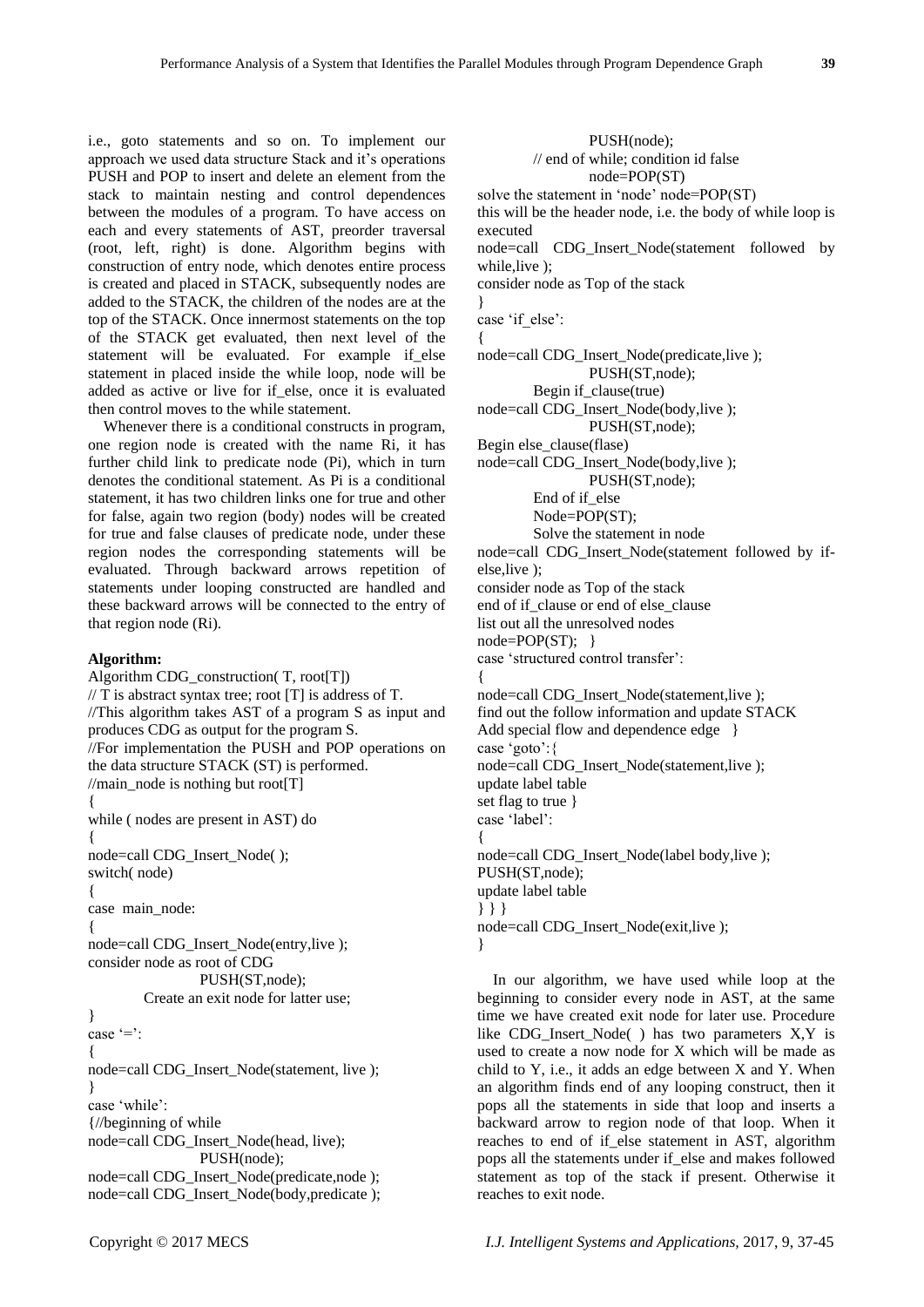

# *C. Construction of DDG*

DDG is Data Dependence Graph, which depicts the data dependences between segments of a program. If there is a data dependency  $[12]$  from a block  $X'$  to block  $Y'$ , then the segment represented by  $'X'$  assigns some value to a variable, which will be used at the segment represented by 'Y'. Here we have chosen a reachability algorithm to identify data dependences between statements or modules. Preferably we have selected blocks [18] due to clumsiness created due to individual statements consideration. For every block we have created four sets of values [8], GEN[B] is set of variables their values are currently used in block B, prior to any definition of that variables. KILL[B] is set of variables assigns some values in B, prior to any use of that variable in B. OUT[B] is set of variable active after that block B or OUT[B]=  $\Box$  IN[S], where S is a successor of B. IN[B] is set of variable active at the beginning of that block B. IN[B]=GEN[B]  $\bigcup$  (OUT[B]-KILL[B]). The DEF,KILL,IN and OUT are to be calculated for every statement in the program and OUT set has to be computed for predicate or region nodes in CDG.



Fig.3. Construction of DDG

In our example, GEN of first block is f, g and d, because f, g and d are used on the right hand side of the three assignment statements before they are assigned any values. In fact, they are not assigned any values at all. Whereas, in the case of second block, a and b are used; before they are assigned a values. So, GEN will be a and b and KILL set do not contain a, b because of their accessibility before an assignment, but while exiting this block a and b assigned new values which are not used in that block i.e., KILL set also contains a and b. Even in case of simple assignment statement this is true, i.e., e is generated where as c is killed. As discussed earlier for predicate nodes only OUT sets will be calculated, for the first predicate node  $(i \leq 5)$  the OUT set contains a,b,c,e, and i because these variables are active or used in the processing after this block. For every predicate node there are two outgoing lines one for true and other for false. In Block-3, variable 'e' is used at right hand side, so it is included in GEN set and KILL set contains 'c'; it is assigned a value, which is never used in this block. IN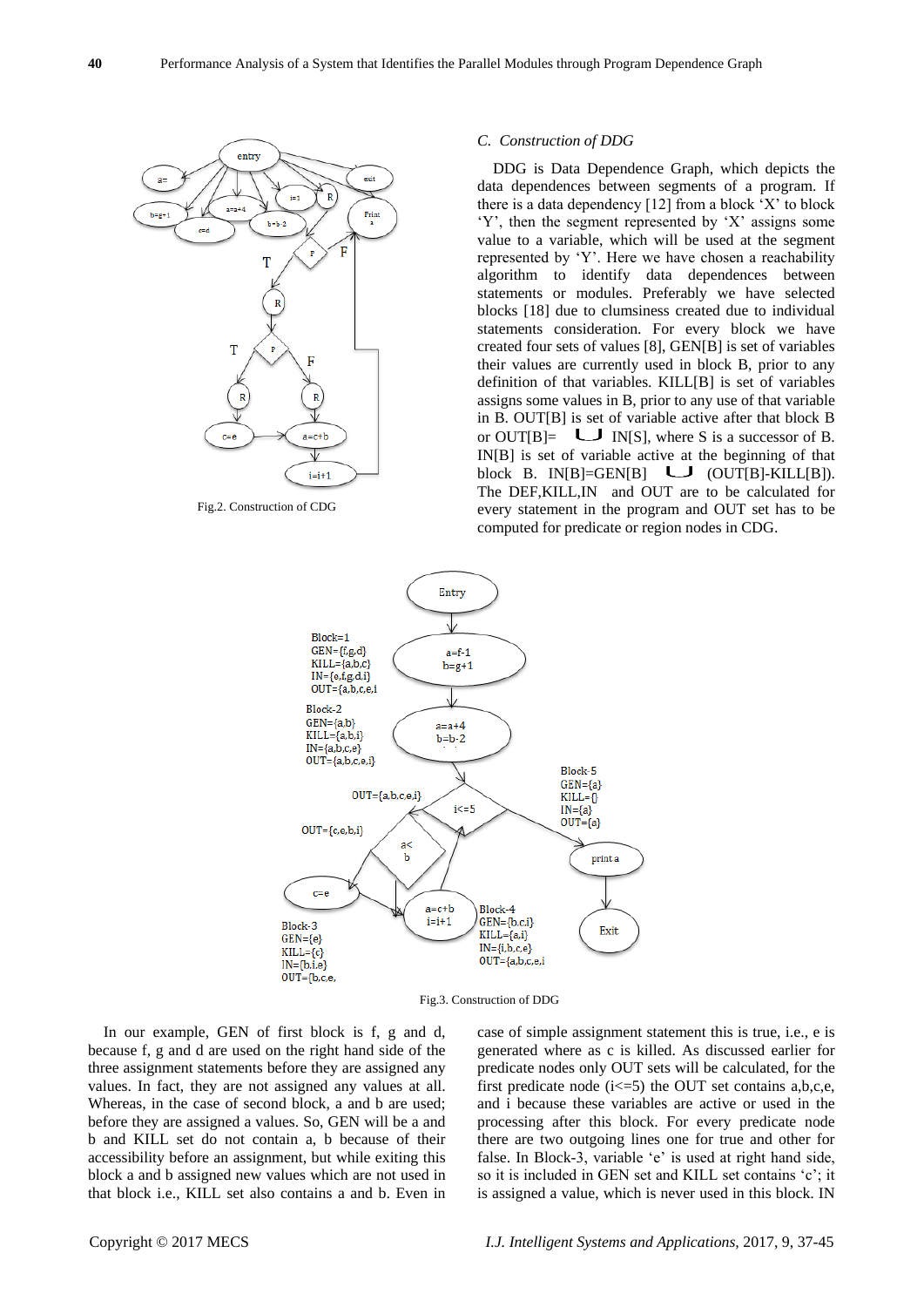sets are calculated by using above said formulae or we can consider only those variables which are active at the beginning of the block. In Block-4, GEN set contains b,c, and i because their values are used in right hand side of a statement where as KILL set contains a and i because these values are not used in the same block. OUT and IN sets are calculated by using same process described in previous step. Finally in last block, only print statement

is there, GEN set contains only a and KILL set contains no value because no assignment statements in this block and IN and OUT is same, which contains only a.

After combining above two modules, we have constructed PDG in Fig.4. For predicate nodes we have used diamond symbol and rest of all other purposes oval shape symbol has been used.

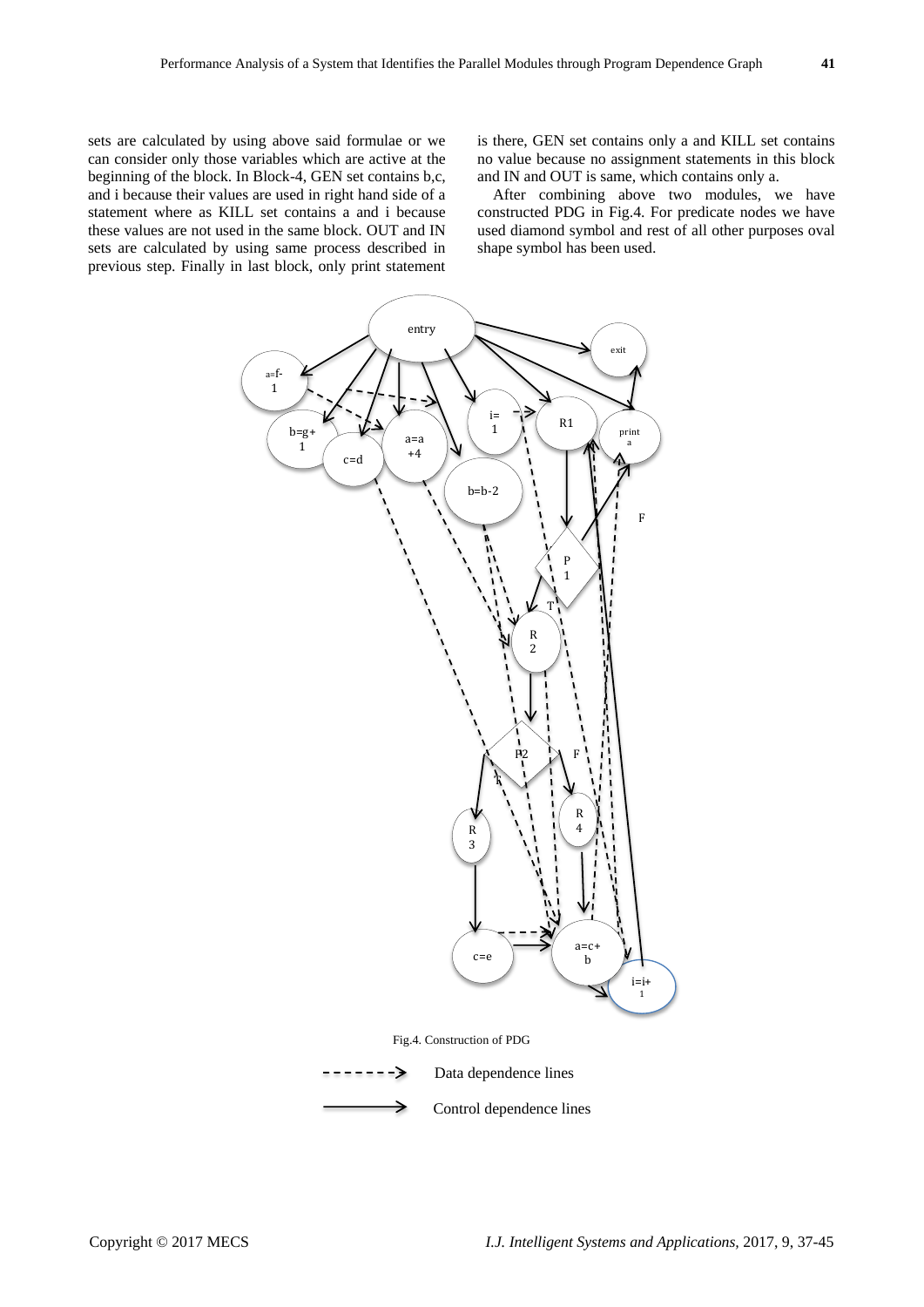# III. IDENTIFICATION OF PARALLEL MODULES

In our approach, call Reachability Definitions to construct GEN, KILL, IN and OUT sets, then we consider all the vertices in a topological sequence. For every vertex 'v', find out the nearest predecessor 'u', if intersection of KILL[u] and IN[v] has some entries i.e., they have dependencies, then v and u can not be executed parallel. Otherwise they can be executed parallel. Demonstrated through an example in fig. 5.

```
Algorithm Parallel_Modules_Identification()
{
Call Reachability Definitions (G)
Call Topological Sort (G)
For all vertices vε V(G) in topological order do 
{
Find vertex u ε nearest predecessor of v
p = KILL [u] \cap IN[v]If (p! = \emptyset){
Sequential execution required
}
else
{
Independent modules
Parallel execution
}
}
}
```
# *A. Reachability Definitions*

In Graphical representation of data, reachability [20] means path existence between any two vertices of a graph. In our approach discussing about reachability of definitions of a variable means the values assigned to a variable in a particular block is approachable to any other block, i.e., is used by any other variable in other block or vertex. We began with finding out GEN and KILL sets construction, then initialized IN sets of all the vertices to GEN set of that node. We have considered a change variable as flag, if it doesn't change it's value that means final sets for IN and OUT is ready. Till then update IN and OUT sets as mentioned in the algorithm.

```
Algorithm Reachability Definitions (G)
{
GEN[B] = set of variables used in block B;KILL[B]=set of variables has definitions in block B;
for all blocks in a program do
{
```
IN[B]=GEN[B] } change=0; do { for each block B do { if ( block is a predicate node || region node) then OUT[B]=  $\bigcup$  OUT[P], where P is a predecessor of B else

```
{
// forward flow
IN[B] = \bigcup OUT[P], where P is a predecessor of B
OUT[B] = (OUT[B] - KILL[B]) \cup GEN[B];
change=1;
// backward flow
OUT[B]= \Box IN[S], where S is a successor of B
IN[B]=GEN[B] (OUT[B]-KILL[B])
change=1;
} while(change); 
}
```
*B. Topological Sort*

A topological sort of a given graph  $G=(V, E)$  is "A linear Ordering of vertices [16] such that if there is an edge from  $u\rightarrow v$  then 'u' precedes 'v' in the sequence". Many algorithms developed [10] to get topological sequence of a graph. The primary applications or Real word applications are instruction scheduling, ordering of formula cell evaluation when re-computing formula values in spreadsheets, logic synthesis, determining the order of compilation tasks to perform in make files, data serialization, and resolving symbol dependencies in linkers. It is also used to decide in which order to load tables with foreign keys in databases.

Algorithm Topological Sort (G)

Call DFS (G);

{

Insert nodes traversed through DFS in the descending sequence of finishing times in to a linked list; Return list of nodes of a linked list; }

Global declaration of t=0; Algorithm DFS (G) { for each vertex  $v \in V(G)$  do visit[v]=false; //visit[] is a Boolean field if a vertex visited, then it is true otherwise it is false for each vertex  $v \in V(G)$  do  $if(visit[v]=false)$  then call DFS  $VISIT(v)$ ;

# }

```
Algorithm DFS VISIT(v){ 
t++visit[v]=true;
        S[v]=t; // starting times
For each vertex u \in \text{adi}(v) do
        If (visit [u]==false)
                 {
                 Call DFS_VISIT (u);
                 }
        t_{++};
        F[v]=t; //finishing times
}
```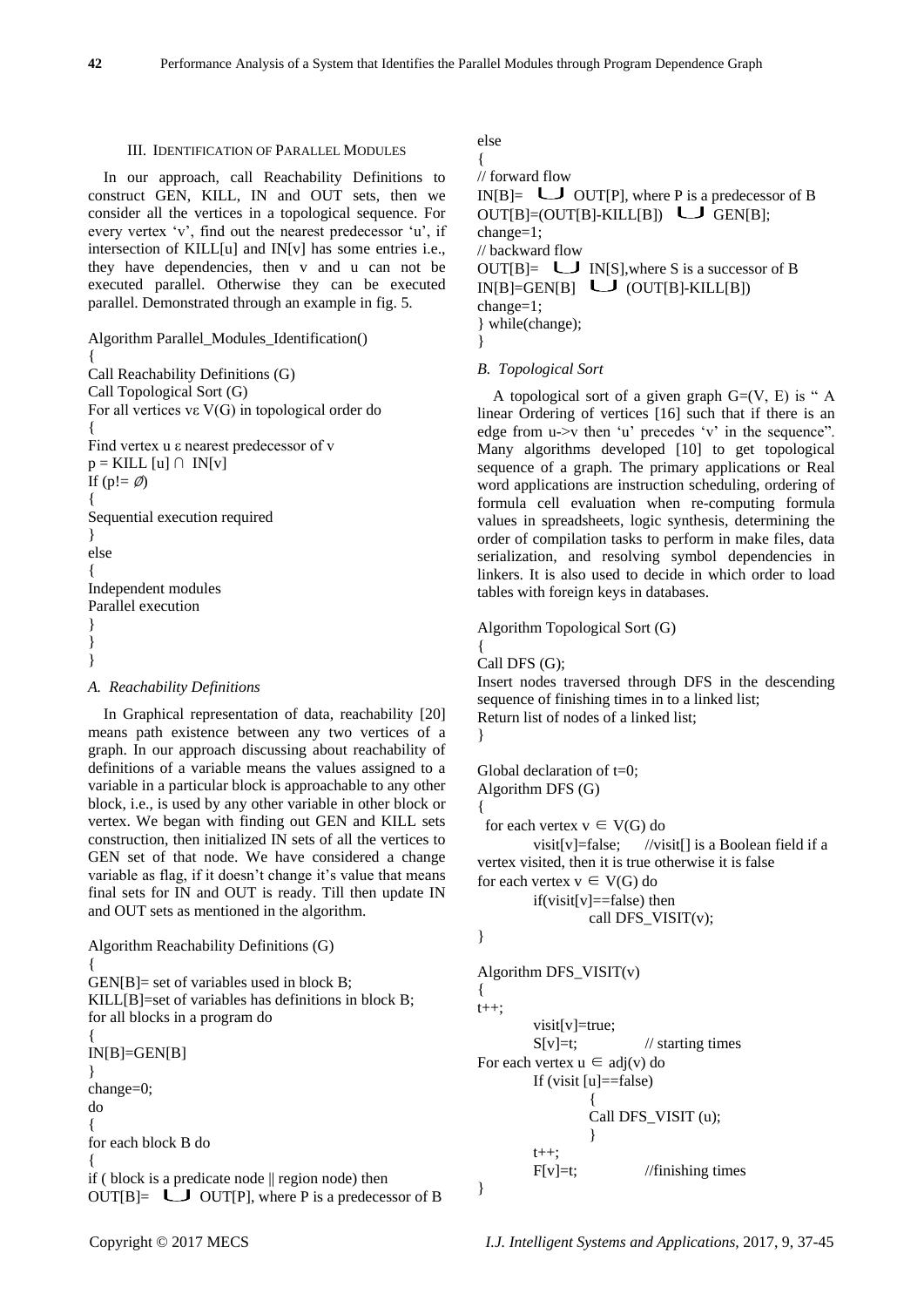# IV. PERFORMANCE ANALYSIS

Performance of a proposed approach can be demonstrated: Reachability algorithm takes O  $(n^2)$  time, where 'n' is number of statements in a program, and number of statements is equal to number of vertices in a graph, i.e., time complexity can be expressed as O  $(V^2)$ . Topological sort [17] requires O (V+E) time and by considering the vertices in topological sequence, finding out independent modules requires  $O (V^2)$  time. Total time complexity of our approach is:

> $= O(V^2) + O(V+E) + O(V^2)$  $T(n)$  $= 2*O(V^2) + O(V+E)$ if a graph is sparse  $= O(V^2)$

#### *A. Sequential versus Parallel execution*

If a single processor is used for the execution of below program segment, first block requires exactly m\*n time, where as second block requires s\*e time and the last block requires o\*p time. The total time required is (Linear time complexity)

 $T(n) = \theta(mn+op+se)$ 



Fig.5. Construction of GEN,KILL,IN,OUT sets

By taking sample data a graph has been plotted with red colored line. For thinking in parallel perspective, find out all four sets for individual modules, i.e., GEN, KILL,

IN and OUT. Make the comparison between IN set data with KILL set of near by predecessor to determine independence modules. If we use two processors for the execution of the same code, it required s\*e\*f time due to parallel execution of these three independent modules. A graph has been plotted below with blue colored line.



# *B. Speedup*

In parallel computing, the speedup is nothing but ratio between sequential and parallel execution times i.e., it reflects what extent a parallel algorithm is faster than a corresponding sequential algorithm. Speedup is a factor, which improves performance in terms execution after enhancement of resources. In Table 1, observe the data in the column speedup, it varies from 1.5 to 2.0 i.e., The parallel approach is 1.5 to 2 times faster than sequential approach, which has been illustrated through a pictorial representation or in the form of a graph in below figure.



In Table 1 data is considered randomly to determine caliber or performance of a suggested system.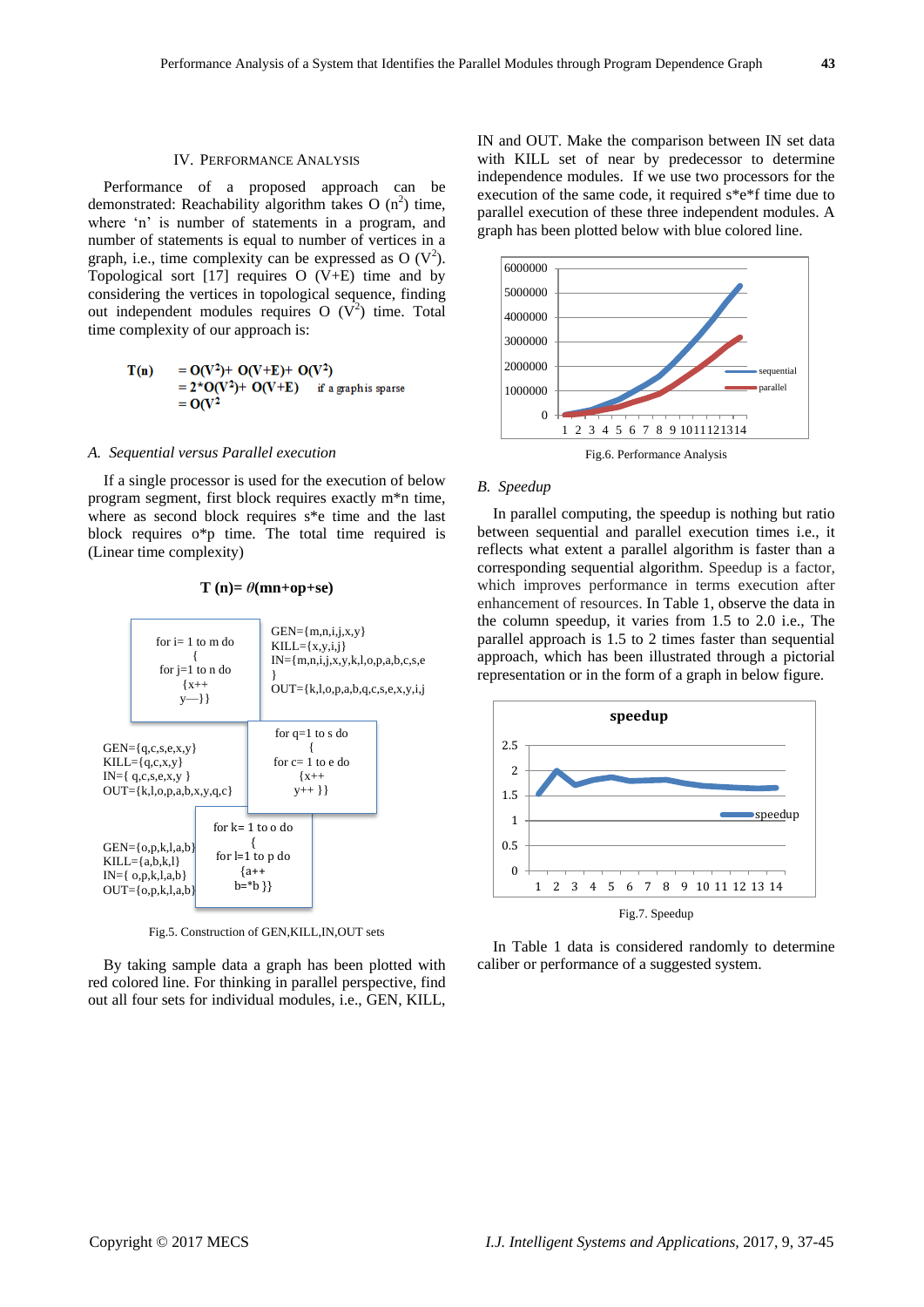| m    | n   | S    | E    | $\Omega$ | p   | $m*n$  | $s*e$   | $O^*p$  | Sequential | Parallel | Speedup |
|------|-----|------|------|----------|-----|--------|---------|---------|------------|----------|---------|
| 100  | 50  | 50   | 200  | 400      | 20  | 5000   | 10000   | 8000    | 23000      | 15000    | 1.533   |
| 200  | 100 | 100  | 400  | 600      | 100 | 20000  | 40000   | 60000   | 120000     | 60000    | 2       |
| 300  | 150 | 200  | 450  | 800      | 120 | 45000  | 90000   | 96000   | 231000     | 135000   | 1.71    |
| 400  | 200 | 300  | 550  | 1000     | 200 | 80000  | 165000  | 200000  | 445000     | 245000   | 1.81    |
| 500  | 250 | 400  | 550  | 1200     | 250 | 125000 | 220000  | 300000  | 645000     | 345000   | 1.86    |
| 600  | 300 | 500  | 700  | 1400     | 300 | 180000 | 350000  | 420000  | 950000     | 530000   | 1.79    |
| 700  | 350 | 600  | 750  | 1600     | 350 | 245000 | 450000  | 560000  | 1255000    | 695000   | 1.80    |
| 800  | 400 | 700  | 800  | 1800     | 400 | 320000 | 560000  | 720000  | 1600000    | 880000   | 1.81    |
| 900  | 450 | 800  | 1000 | 2000     | 450 | 405000 | 800000  | 900000  | 2105000    | 1205000  | 1.74    |
| 1000 | 500 | 900  | 1200 | 2200     | 500 | 500000 | 1080000 | 1100000 | 2680000    | 1580000  | 1.69    |
| 1100 | 550 | 1000 | 1350 | 2400     | 550 | 605000 | 1350000 | 1320000 | 3275000    | 1955000  | 1.67    |
| 1200 | 600 | 1100 | 1500 | 2600     | 600 | 720000 | 1650000 | 1560000 | 3930000    | 2370000  | 1.65    |
| 1300 | 650 | 1200 | 1650 | 2800     | 650 | 845000 | 1980000 | 1820000 | 4645000    | 2825000  | 1.64    |
| 1400 | 700 | 1300 | 1700 | 3000     | 700 | 980000 | 2210000 | 2100000 | 5290000    | 3190000  | 1.65    |

Table 1. Comparison of sequential and Parallel Execution time

# V. CONCLUSION

This paper presents a research plan with an overarching goal to ensure that effectiveness of an approach in identifying parallel segments. While this framework provides new scenario to identify parallel modules. A given application is represented using AST and further it is converted into PDG, and by using reachability definition concept we identified concurrent modules.

#### VI. FUTURE WORK

After identifying parallel modules according to our approach, this research plan can be extended for the execution of those modules on heterogeneous parallel architectures according to the topology suggested. This work can further bring in to the parallelization scenario.

#### **REFERENCES**

- [1] Mathieu Verbaere, Ran Ettinger and Oege de Moor JunGL. A Scripting Language for Refactoring, *28th International Conference on Software Engineering*, pp. 172–181, 2006.
- [2] Makka Shanthi, and B. B. Sagar. "A New Approach for Optimization of Program Dependence Graph using Finite Automata." *Indian Journal of Science and Technology* 9.38 (2016).
- [3] G. E. Moore, "Readings in Computer Architecture. chapter Cramming more components onto integrated circuits," Morgan Kaufmann Publishers Inc., San Francisco, CA, USA, 2000, pp.56-59.
- [4] D. Dig, "A refactoring approach to parallelism," Software, IEEE 28.1 (2011): 17-22.
- [5] Baxter, Ira D., et al. "Clone detection using abstract syntax trees." *Software Maintenance, 1998. Proceedings, International Conference on*. IEEE, 1998.
- [6] KUCK, D. J., KUHN, R. H., PADUA, D. A., LEASURE, B., AND WOLFE, M. Dependence graphs and compiler optimizations. In 8th Annual ACM Symposium on Principles of Programming Languages (Williamsburg, VA, Jan. 26-28,1981), ACM, New York, 207-218.
- [7] OTTENSTEIN, K. J. Data-flow graphs as an intermediate

program form. Ph.D. dissertation, Computer Sciences Dept., Purdue University, Lafayette, IN, August 1978.

- [8] AHO, A. V., SETHI, R., AND ULLMAN, J. D. Compilers: Principles, Techniques, and Took. Addison-Wesley, 1986. [An alternative reference is this book's predecessor, AHO, A. V. AND ULLMAN, J. D. Principles of Compiler Design. Addison-Wesley, 1977.)
- [9] W. F. Opdyke, Refactoring: A Program Restructuring Aid in Designing Object-Oriented Application Frameworks Ph.D. thesis, University of Illinois at Urbana Champaign, 1992.
- [10] Pearce, David J., and Paul HJ Kelly. "A dynamic topological sort algorithm for directed acyclic graphs." *Journal of Experimental Algorithmics (JEA)* 11  $(2007)$  $\cdot$  1-7.
- [11] M. Aldinucci, M. Danelutto, P. Kilpatrick, M. Meneghin, and M. Torquati. Accelerating Code on Multi-cores with FastFlow. In Euro-Par, pages 170–181, 2011.
- [12] Ferrante, Jeanne, Karl J. Ottenstein, and Joe D. Warren. "The program dependence graph and its use in optimization." *ACM Transactions on Programming Languages and Systems (TOPLAS)* 9.3 (1987): 319-349.
- [13] Jain, Sanjay, and Efim Kinber. "Parallel learning of automatic classes of languages." *International Conference on Algorithmic Learning Theory*. Springer International Publishing, 2014.
- [14] Alhazov, Artiom, Chang Li, and Ion Petre. "Computing the graph-based parallel complexity of gene assembly." *Theoretical Computer Science* 411.25 (2010): 2359-2367.
- [15] Korel, Bogdan. "The program dependence graph in static program testing."*Information Processing Letters* 24.2 (1987): 103-108.
- [16] Meinke, Karl. "Topological methods for algebraic specification." *Theoretical computer science* 166.1 (1996): 263-290.
- [17] Toda, Seinosuka. "On the complexity of topological sorting." *Information processing letters* 35.5 (1990): 229- 233.
- [18] Tekchandani, Rajkumar, Rajesh Bhatia, and Maninder Singh. "Semantic code clone detection for Internet of Things applications using reaching definition and liveness analysis." *The Journal of Supercomputing* (2016): 1-28.
- [19] Harrold, Mary Jean, Brian Malloy, and Gregg Rothermel. "Efficient construction of program dependence graphs." *ACM SIGSOFT Software Engineering Notes*.
- Copyright © 2017 MECS *I.J. Intelligent Systems and Applications,* 2017, 9, 37-45